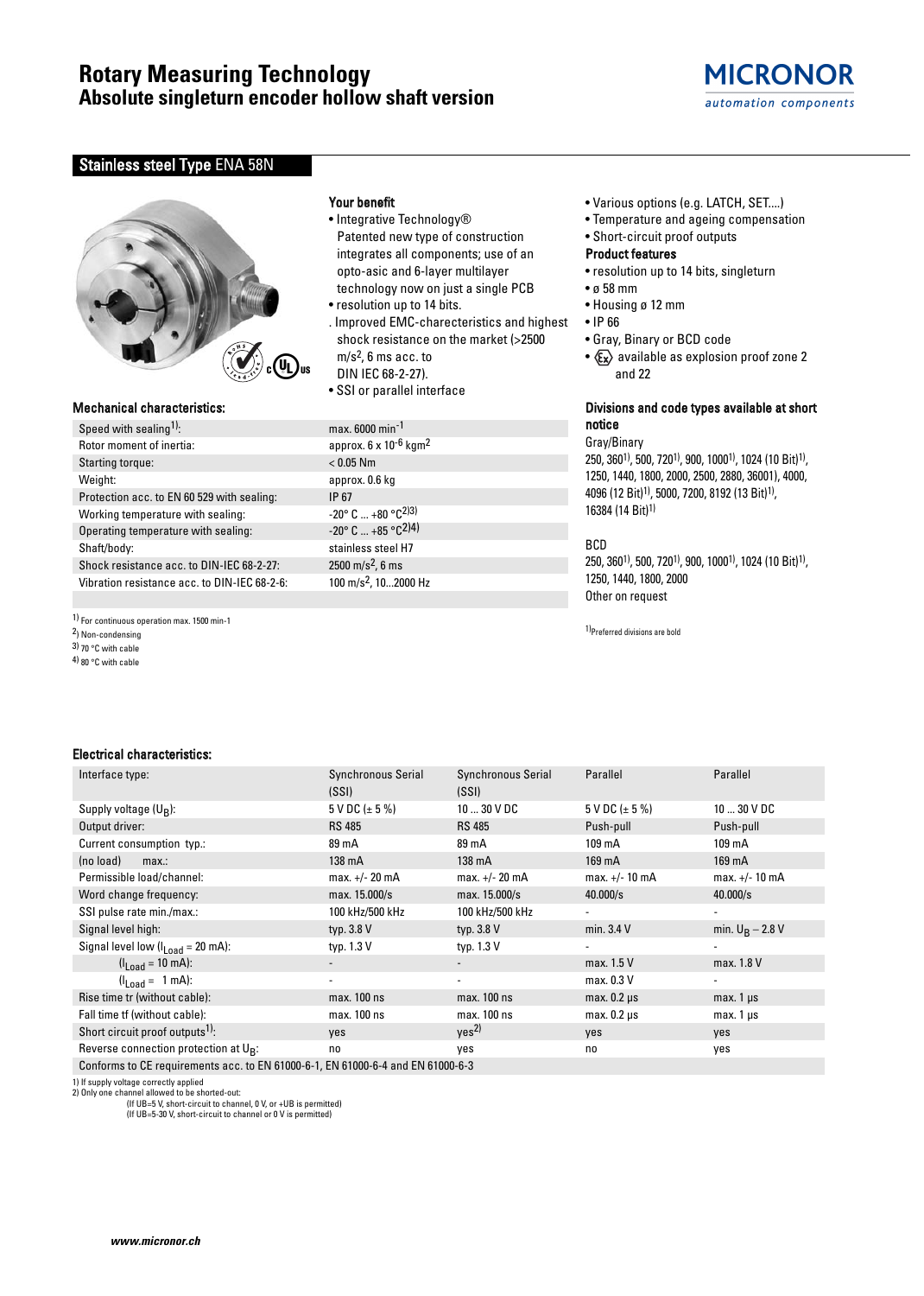# Stainless steel Type ENA 58N

### Control Inputs**:**

Up/down input to switch the counting direction

By default, if glancing at the shaft side, absolute encoders deliver increasing code values when shaft rotates clockwise (cw). If the shaft rotates counter-clockwise (ccw), the output delivers accordingly decreasing code values.

As long as the Up/down input receives the corresponding signal (high), this feature is reversed. Clockwise rotation delivers decreasing code values while counter-clockwise rotation delivers increasing code values.

The response time is:

for 5 V DC supply voltage, 0.4 ms for 10 ... 30 V DC supply voltage, 2 ms.

# SET input

This input is used to reset (to zero) the encoder. A control pulse (high) sent to this input allows storing the current position value as new zero position in the encoder.

#### Switching level of the control inputs

| Supply voltage: | 5VDC      | $1030$ V DC |
|-----------------|-----------|-------------|
| low             | < 1.7 V   | $<$ 4.5 V   |
| high            | $>$ 3.4 V | > 8.7 V     |

#### Note :

Before activating the SET input after supplying the encoder with the supply voltage, a counting direction (cw or ccw) must be defined univocally on the Up/down input! The response time is: for 5 V DC supply voltage, 0.4 ms for 10 ... 30 V DC supply voltage, 2 ms.

LATCH input

This input is used to "freeze" the current position value. The position value will be statically available on the parallel output as long as this input will remain active (high).

The response time is: for  $5 \vee 5 \vee 5$  cupply voltage,  $140 \mu s$ , for 10 ... 30 V DC supply voltage, 200 µs.

# **Terminal assignment (SSI interface with 8 pin plug):**

| Sig.  |                                                    | 0 <sup>V</sup> | $+U_{R}$                                                   | $+1$ | -T | $+D$                                             | -D         | <b>SET</b> | V/R       |  |  |  |
|-------|----------------------------------------------------|----------------|------------------------------------------------------------|------|----|--------------------------------------------------|------------|------------|-----------|--|--|--|
| Pin:  |                                                    |                |                                                            | 3    | 4  |                                                  | 6          |            | 8         |  |  |  |
| Col.: |                                                    | WH             | <b>BN</b>                                                  | GN   | YE | GY                                               | PK         | <b>BU</b>  | <b>RD</b> |  |  |  |
| T:    | Clock signal                                       | VR:            | Up/down input. As long as this input is active, decreasing |      |    |                                                  |            |            |           |  |  |  |
| D:    | Data signal                                        |                | code values are transmitted when shaft turning             |      |    |                                                  |            |            |           |  |  |  |
| ST:   | SET input. The current position value is stored as |                |                                                            |      |    |                                                  | clockwise. |            |           |  |  |  |
|       | new zero position.                                 |                |                                                            |      |    | Insulate unused outputs before initial start-up. |            |            |           |  |  |  |

# **Top view of mating side, male contact base:** 8-pin plug



# **Terminal assignment (Parallel interface, 14 bits and max. 2 options, cable version):**

| Sig.: | <b>OV</b> | $+U_B$    |    | 2  | ◠<br><b>J</b> | 4         | IJ        | 6         |    |    | 9         | 10        | 11 | 12        | 13 | <b>SET</b> | V/R   | 14 | $-$<br>Ξ |  |
|-------|-----------|-----------|----|----|---------------|-----------|-----------|-----------|----|----|-----------|-----------|----|-----------|----|------------|-------|----|----------|--|
|       |           |           |    |    |               |           |           |           |    |    |           |           |    |           |    | V/R        | Latch |    |          |  |
| Col.: | WH        | <b>BN</b> | GN | YE | GY            | <b>PK</b> | <b>BU</b> | <b>RD</b> | BK | VT | GY        | <b>RD</b> | WH | <b>BN</b> | WH | YE         | WH    | GY |          |  |
|       |           |           |    |    |               |           |           |           |    |    | <b>PK</b> | BU        | GN | GN        | YE | BN         | GY    | BN |          |  |
|       |           |           |    |    |               |           |           |           |    |    |           |           |    |           |    |            |       |    |          |  |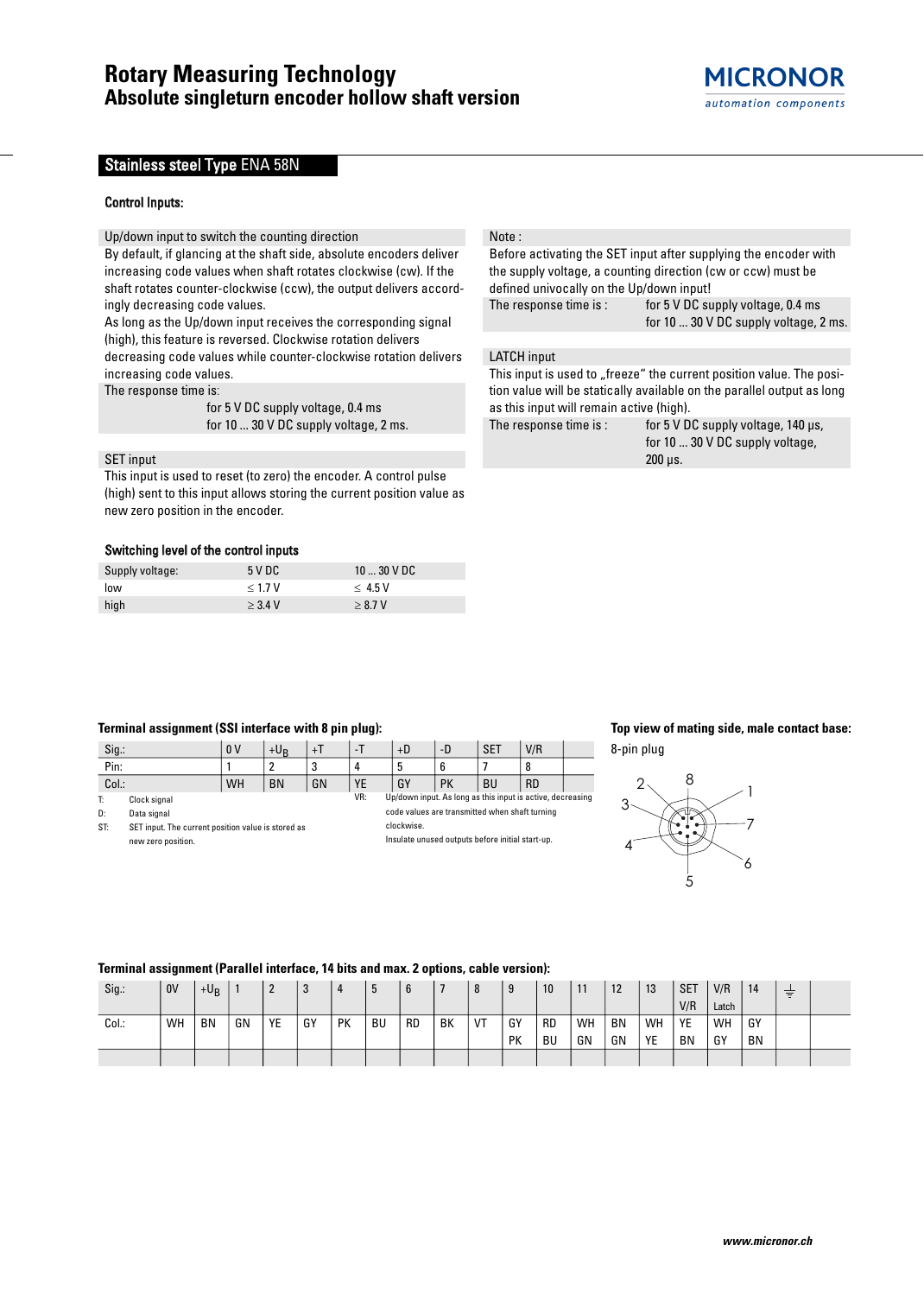# **Rotary Measuring Technology Absolute singleturn encoder hollow shaft version**



# Stainless steel Type ENA 58N

**Dimensions:** Bracket type 1





# Mounting advice:

1) When mounting a hollow shaft encoder, we recommend using the torque stop slot or the stator coupling.

2) When mounting the encoder, ensure that the dimension Lmin is larger than the maximum axial play of the drive. Otherwise there is a danger that the device could mechanically seize up.